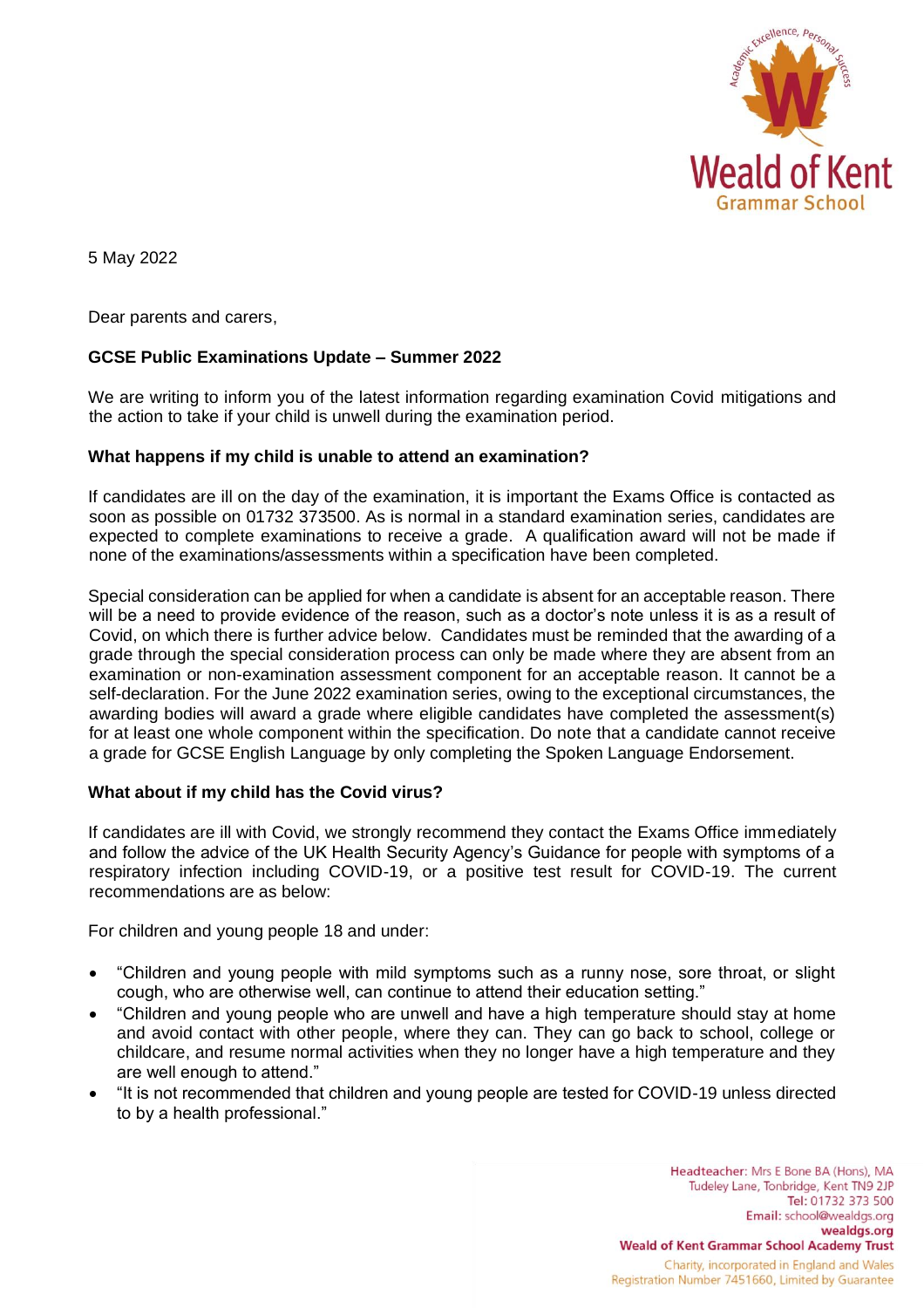- "If a child or young person has a positive COVID-19 test result they should try to stay at home and avoid contact with other people for 3 days after the day they took the test, if they can."
- "Children and young people who usually go to school, college or childcare and who live with someone who has a positive COVID-19 test result should continue to attend as normal."

We strongly advise that candidates adhere to the UKHSA guidance as it applies on the day of their examination(s). The information from UKHSA may be updated at any time, so candidates must adhere to the current recommendations.

A candidate who is staying at home and avoiding contact with others, in line with UKHSA guidance, at the time of the examination, is considered to be absent from the examination for an acceptable reason. This includes candidates who are displaying the symptoms described in the UKHSA guidance as advising them to stay at home (e.g. a high temperature for those aged 18 and under) as well as those with a positive COVID-19 test result.

Where a candidate still wishes to attend an examination, despite having symptoms (e.g. a high temperature) or a positive COVID-19 test we strongly advise the candidate to follow the UKHSA's guidance. There is no requirement for a candidate to complete a COVID-19 test to provide evidence of their absence from an examination, but there will be a self-assessment form to complete which will be found under the notifications tab on Edulink. There is a minimum of ten days between the first and last examination in each GCSE subject. This will reduce the chance of a candidate missing all examinations in a subject because of illness.

### **Communication of GCSE results**

Our key aim is to ensure that the GCSE results are communicated quickly and effectively, and that our usual support mechanisms are in place to assist our candidates with their next steps.

For all candidates, results will be issued via the candidates' Edulink at 8.00am on the morning of 25 August and will be found under the examination results tab*.* The school will not be open for candidates to collect their results in person, but we are available on the phone to provide support and guidance.

# **Actions following results collection**

Once your child has viewed their results, they will need to indicate, via Edulink using the form, if they intend to return to Weald of Kent Grammar School to study for their A levels in Year 12 or not.

The Senior Leadership Team as well as the Pastoral Team and our counsellors will be available to provide support and advice over the phone. If required, please phone the school on 01732 373500 where our receptionists will take your name, phone number and reasons for wanting to talk to us. We will ring you back as soon as possible but please note that the phone calls deemed most urgent will be dealt with first.

Candidates who intend to return for the sixth form will be automatically enrolled, into their A-level option choices providing they have met the subject specific entry criteria.

#### **What to do if my child is unhappy with their examination grade?**

All candidates have the opportunity to appeal their grades directly with the examinations board via the post-results service. **It is important to note that an appeal may result in a grade being lowered, staying the same, or going up.** Therefore, if a candidate puts in an appeal and their grade is lowered, they will receive the lower mark.

Examination boards offer a range of post-results services: